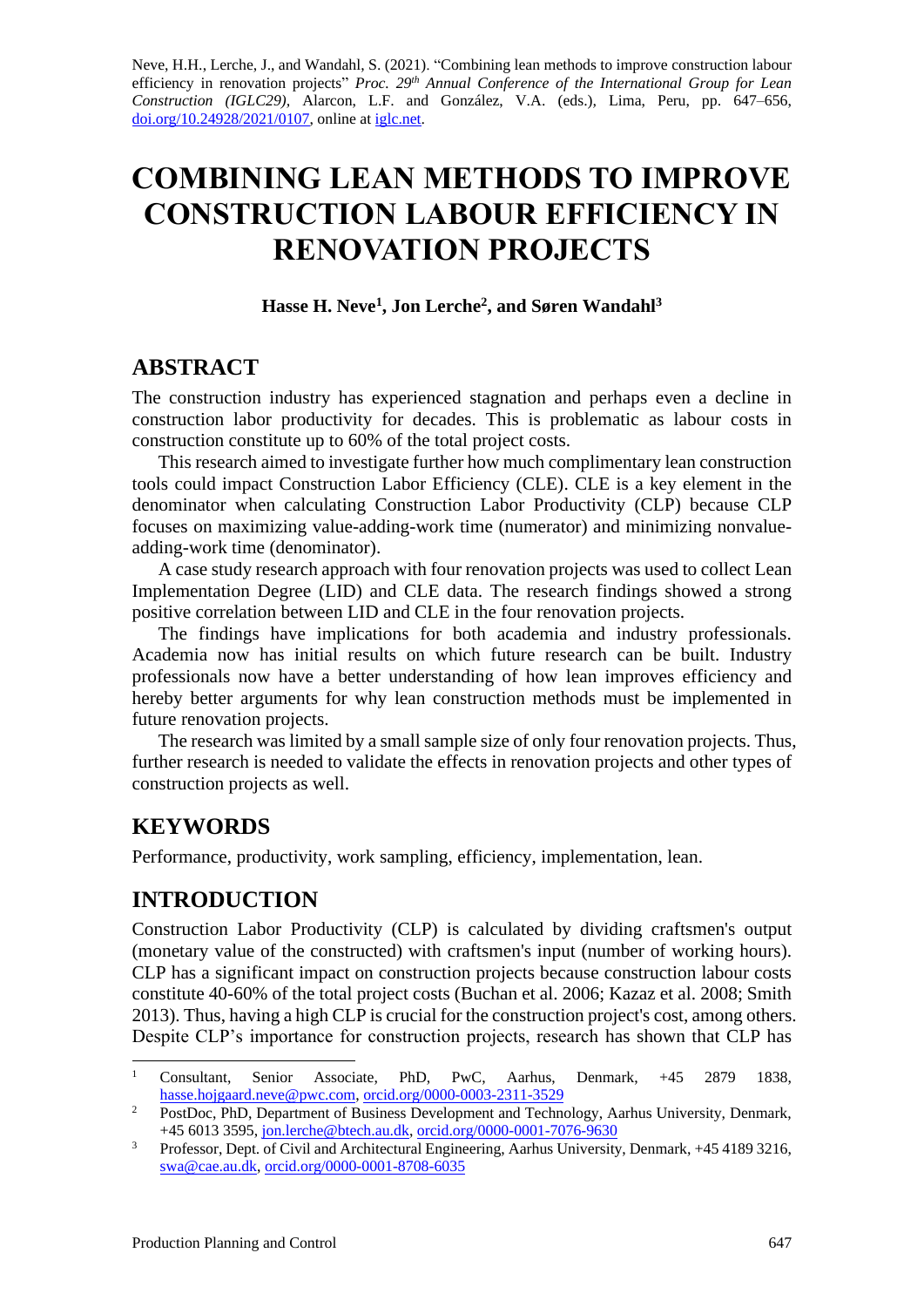continually declined for four decades (1972-2010) in North America (Neve et al. 2020a), with similar trends in most EU countries (Farmer 2016). One approach to change the problematic development in CLP is improving Construction Labour Efficiency (CLE), which is known to be a key factor in increasing CLP (Neve et al. 2020a). CLE refers to the optimal use of labor time (denominator of CLP). That is when labor work is done with a maximum amount of time spent on value-adding work (better known as Direct Work (DW)) and a minimum of time spent on Non-Value Adding Work (NVAW).

Despite the importance of improving CLE, only a little knowledge exists on how to manage and improve DW and NVAW time in construction projects. Thus, this research aims to explore how significant impact lean construction methods have on CLE. The aim is to provide initial findings to academia and industry on the effects lean construction methods have on CLE. Improving CLE will additionally improve CLP and thus mitigate the main challenge of declining productivity.

#### **BACKGROUND: LABOUR EFFICIENCY AND LEAN IN CONSTRUCTION**

Data on CLE and hereby on how construction laborers use their time can be collected with the Work Sampling (WS) method. The WS method has been used since the 1970s in construction (Gong et al. 2011) and quantifies labor time usage by categorizing direct observations of construction labor work.

The WS method has proven itself to be able to create valuable insights on DW and NVAW time in the flow view (Neve et al. 2020b) of the Transformation-Flow-Value theory by Koskela (2000) in which, the production resource is time (Bølviken et al. 2014). The use of lean methods in construction initiates with the seminal work of Koskela (1992), who suggested that the use of lean in construction can have a significant effect on NVAW time. DW are activities like processing of materials, assembling of elements, etc.

One of the first lean construction tools was the Last Planner System™ (LPS) (Ballard 2000) which has proven its ability to improve planning effectiveness, e.g., Alarcón et al. (2005); AlSehaimi et al. (2009); Ballard (2000); Lerche et al. (2020a). Later, the lean construction tool Location-Based Scheduling (LBS) emerged (Kenley and Seppänen 2010) and proved its ability to compress construction schedules (Evinger et al. 2013; Lerche et al. 2019a; Lerche et al. 2019b; Seppänen et al. 2014). Takt Time Planning (TTP), which is similar to LBS (Seppänen 2014), has also shown its ability to compress schedules (Heinonen and Seppänen 2016; Lerche et al. 2020b). Only a few research have, though, investigated how DW can be increased. Examples are the Activity Analysis (AA) method (CII 2010) which has proven itself to be able to continuously improve the time construction laborers spend on DW (Gouett et al. 2011; Hwang et al. 2018).

As the latter outline, only a little knowledge exists on how DW time can be improved in construction. Thus, this research investigates if the combined use of lean tools can improve DW by reducing NVAW in construction projects. The complementary tools could be LPS and LBS, which work nicely together (Seppänen et al. 2010).

That limited knowledge exists on how the use of combined lean methods in construction affects CLE in construction and, hereby, the presence of NVAW time, is a gap in the current body of knowledge. This research, therefore, sets out to close this gap by providing an initial answer to the question: "What impact does the use of lean construction have on construction labour efficiency?".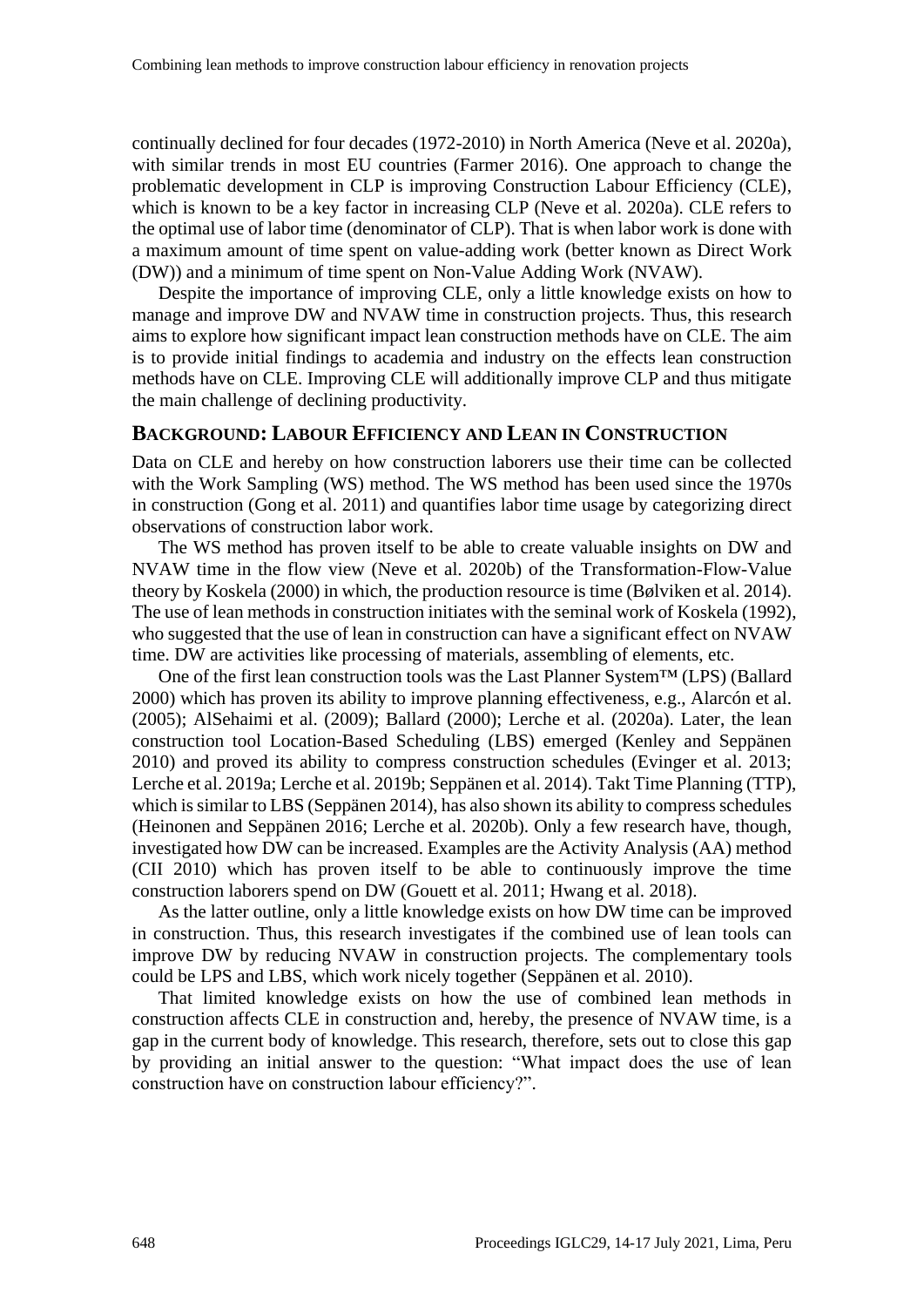# **METHOD**

This research is an explorative case study based on Yin's third case study research design which uses multiple cases and a single unit of analysis. The research design was chosen because it enabled this research to explore if the use of lean methods influenced CLE. The unit of analysis studied was the correlation between the use of lean methods and CLE. The 4 cases are in the following firstly presented. Secondly, the work sampling method used to collect CLE data is outlined, and finally, the data analyses are described.

#### **CASES**

The cases were all renovation projects located in Denmark. Renovation projects have specific characteristics and peculiarities, which are not elaborated in this paper (e.g., Neve et al. 2020b; Kemmer 2018). The cases were similar in building structure consisting of multiple similar apartments in 1, 2, or 3 story buildings. The cases were all planned to go through deep renovation, including interior, installations, and building envelope. The cases are presented in table 1.

| Table 1: Data collection from the three cases.                                                     |               |               |               |                   |  |  |
|----------------------------------------------------------------------------------------------------|---------------|---------------|---------------|-------------------|--|--|
|                                                                                                    | Case $1^*$    | Case $2**$    | Case $3***$   | <b>Case 4****</b> |  |  |
| <b>Contract type</b>                                                                               | General       | Turnkey       | General       | Turnkey           |  |  |
| <b>Duration</b>                                                                                    | 5 years       | 4 years       | 4 years       | 3 years           |  |  |
| <b>Apartments</b>                                                                                  | 291           | 297           | 601           | 470               |  |  |
| m <sup>2</sup>                                                                                     | 22,800        | 23,700        | 46,500        | 41.000            |  |  |
| <b>Stories</b>                                                                                     | Basement to 2 | Basement to 2 | Basement to 3 | Ground to 1       |  |  |
| <b>Originally built</b>                                                                            | The 1950s     | The 1960s     | The 1950s     | The 1970s         |  |  |
| *WS data previously used in Neve et al. (2020b); Neve et al. (2020d); Teizer et al. (2020)         |               |               |               |                   |  |  |
| **WS data previously used in Neve et al. (2020b); Neve and Wandahl (2018); Teizer et al.<br>(2020) |               |               |               |                   |  |  |
| ***WS data previously used in Neve et al. (2020b); Teizer et al. (2020)                            |               |               |               |                   |  |  |
| **** WS data not previously published.                                                             |               |               |               |                   |  |  |

### **WORK SAMPLING**

The work sampling method was used to collect CLE data from the four cases. The WS data was in this research collected using 7 categories to describe the work. The only one of interest for this research is the category of DW, which directly depicts CLE by quantifying the time construction laborers spent on value-adding work. Value-adding work is the work a given trade spent on doing work that directly adds value to the building, e.g., painting, nailing roof formwork, laying down tiles, etc.

This research followed Thompson's (1987) and Thompson's (1992) recommendation to ensure validity in the collected data. Thus, a minimum of 510 observations was collected for each WS data set to obtain 95% confidence. The same was also used by Gouett et al. (2011); Hwang et al. (2018).

The data was collected by inexperienced research assistants on cases 1,2, and 3 and by highly experienced management consultants on case 4. The research assistants were at all-time supervised to secure validity in the data.

The data was on cases 1,2 and 3 collected by observing the majority of trades individually, and case 4 was observed as a whole. The result is for both approaches a valid data set representing each of the cases. For each case, WS data was collected during 5-10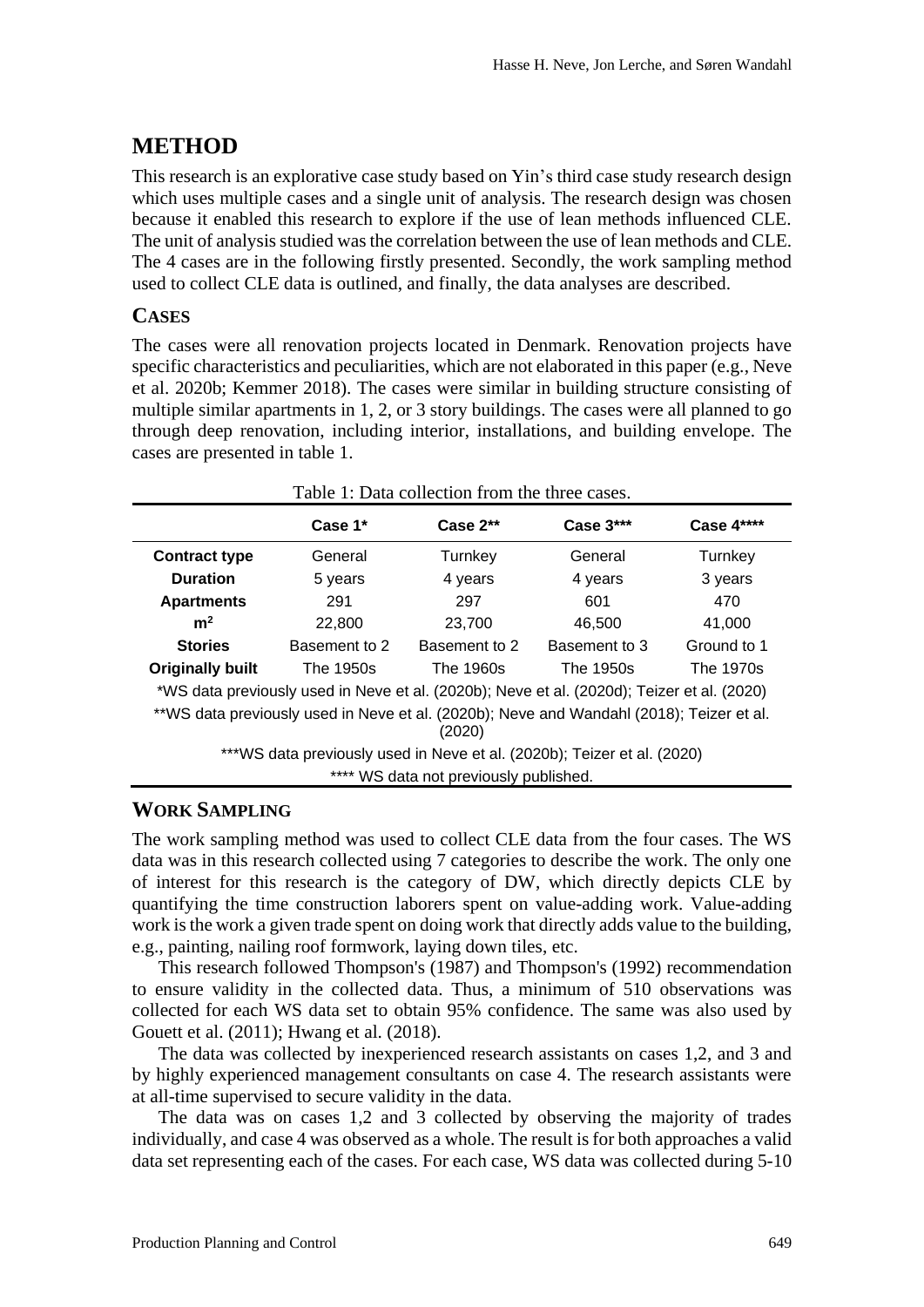days of observation. The criterion was that data collection take place during 'normal' production conditions. Thus not during startup, during delivery problems, not during weather issues, etc.

#### **LEAN IMPLEMENTATION DEGREE**

A systematic concept was developed to evaluate the overall Lean Implementation Degree (LID) on each case. The concept consists of several main and subcategories based on a literature review of previous studies related to lean implementation and discussions with peers and industry consultants with expertise in lean. Wandahl's (2014) industry survey of lean in the Danish construction industry provided great inspiration for the six main categories presented in table 2's first row. The subcategories of A, B, and C were defined according to discussions with academic peers and industry consultants. The remaining subcategories were primarily based on the following literature and supplemented with input from discussions: D) comes from Kragh-Schmidt and Johansen (2000), E) is from Lindhard and Wandahl (2014), and F) is from Kenley and Seppänen (2010). When evaluating the different subcategories, a scale from 0 to 5 was chosen, with 0 being total absents of, e.g., knowledge or training and 5 being the full implementation of, e.g., JIT or 5S. The authors and industry consultants evaluated the LID for each case because it was assessed that the project team in each case did not have the necessary knowledge to do this. The LID was subjectively evaluated by authors/consultants through observation during WS data collection and by conservations with the whole project team.

| <b>F:</b> Location                                                                                                                                                                                                                                                                                                                                                                                                         |                                                                                                                                                                            | E: Last Planner System D: Just-in-Time (JIT)                                                                                                                                               | C:                                                                                                                                                                            |                                                                                               | B: General A: Training                                                                            |
|----------------------------------------------------------------------------------------------------------------------------------------------------------------------------------------------------------------------------------------------------------------------------------------------------------------------------------------------------------------------------------------------------------------------------|----------------------------------------------------------------------------------------------------------------------------------------------------------------------------|--------------------------------------------------------------------------------------------------------------------------------------------------------------------------------------------|-------------------------------------------------------------------------------------------------------------------------------------------------------------------------------|-----------------------------------------------------------------------------------------------|---------------------------------------------------------------------------------------------------|
| Based Scheduling(LPS)                                                                                                                                                                                                                                                                                                                                                                                                      |                                                                                                                                                                            |                                                                                                                                                                                            | Holistic                                                                                                                                                                      |                                                                                               | knowledge provided by                                                                             |
| (LBS)                                                                                                                                                                                                                                                                                                                                                                                                                      |                                                                                                                                                                            |                                                                                                                                                                                            | use of                                                                                                                                                                        | level                                                                                         | company                                                                                           |
|                                                                                                                                                                                                                                                                                                                                                                                                                            |                                                                                                                                                                            |                                                                                                                                                                                            | lean                                                                                                                                                                          |                                                                                               |                                                                                                   |
| 4e-PPC measured on a weekly basis<br>4f-Control Action<br>$6e-$<br>6f-Process planning/ Pull planning/ Takt time<br>S<br>$\infty$<br>5e-Causes for non-compliance based<br>5f-Lookahead planning phase<br>3f-Forecasting<br>f-Progress tracking<br>$\mathbf{\varphi}$<br>ᠮ<br>የ<br>Overall sequencing/Master<br>lookahead Plan is formalized<br>Workable<br>Learning Process/<br>backlog<br><b>SxWhy</b><br>uerd<br>on PPC | 9d-JIT-5S<br>3e-Process planning/ Pull Planning/ Takt time<br>9<br>$0d$ -TTT-A3<br>e-Weekly workplan<br>Weekly meetings<br>with<br>formalized into<br>foremen<br>B<br>plan | 8d-JIT-kaizen<br>4d-ITP-TPM<br>$\bm{\omega}$<br>6d-JIT-SCM (Material<br>N<br>7d-JIT-TQM-TQC<br>d-JIT-SMED<br>d-JIT-Production<br>d-JIT-Small batches<br>d-JIT-Kanban<br>Layson<br>Delivery | $\boldsymbol{\omega}$<br>2c-Empowering employees to create<br>1c-Is TFV theory as a common<br>c-Degree of a lean/Kaizen culture<br>understanding<br>continues<br>$\mathbf{g}$ | 4b-Location Based Planning<br>3b-Last Planner System<br>N<br>b-General Lean<br>b-Just-in-time | 3a-Last Planner S<br>4a-Location Based<br>2a-Just-in-time<br>1a-General Lean<br>vstem<br>Planning |

Figure 1: Lean implementation degree evaluation form.

Calculating the LID average was done by weighing averages from the main six categories equally. This was done to avoid making the implementation of, e.g., JIT being more important than, e.g., LBS given its lower number of subcategories.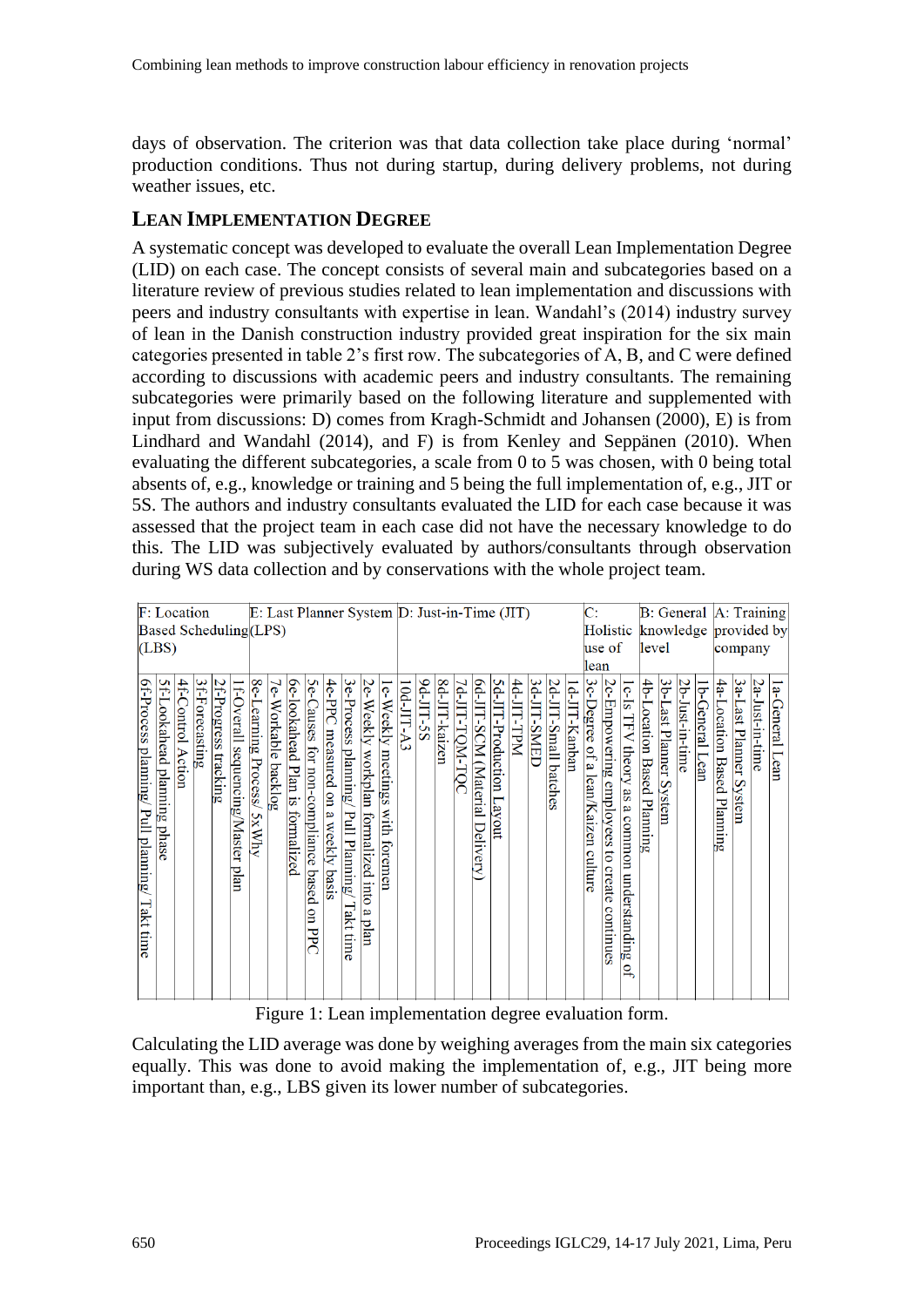#### **ANALYSIS OF DW AND LID DATA**

The analysis of DW and LID data was done using linear regression analyses. The regression model was evaluated through a t-Test determining the model's 95% coefficient intervals, analysis of regression coefficients to determine the Effect size, R2 to investigate the predictive capabilities, and finally, an ANOVA analysis to determine the statistical confidence level (p-Value). The Effect size (R) was compared to Cohen's (1988) and Cohen's (1992) work categorizing Effect sizes. The p-Value was used as a foundation to determine how statistically valid the identified relationship is. No lower limit for neither the R-value nor p-Value was set since the research was explorative and set out to explore a potential relationship on a small data sample.

## **RESULTS**

Results from the 4 cases will initially be presented, followed by a statistical analysis testing the relationship between DW and LID. The WS study result is outlined in Table 2. The first row lists the four cases, the second row presents the measured DW levels, and the third row gives the total number of data points from the WS study. The table shows that DW levels are lowest in case 1 and increases steadily going towards case 4.

|    | Table 2: DW levels from the four studies. |            |             |            |  |
|----|-------------------------------------------|------------|-------------|------------|--|
|    | Case 1*                                   | Case $2**$ | Case $3***$ | Case 4**** |  |
| DW | 26.0%                                     | 33.0%      | 36.0%l      | 40.7%      |  |

The LID in the four cases is presented in Table 3. The table's first row starts by showing the main categories of the LID evaluation form ending with the average LID. The following rows outline the results of the LID from the four cases. The LID is evaluated on a scale from 0 to 5. The table outlines a LID being lowest in case 1, increasing steadily going towards case 4.

**N** 29,884 3,927 13,682 861

|                     | Case 1 | Case 2 | Case 3 | Case 4 |
|---------------------|--------|--------|--------|--------|
| A: Training         | 0.5    | 0.75   | 1.12.  | 1.75   |
| <b>B: Knowledge</b> | 0.5    | 0.75   | 1.5    | 2.25   |
| C: Use              |        |        |        |        |
| D: JIT              | 0.1    | 0.1    | 0.2    | 0.4    |
| E: LPS              |        | 0.5    | 1.25   | 3.38   |
| F: LBS              | 0.00   | 0.67   | 1.17   | 3.17   |
| LID                 | 0.35   | 0.46   | 0.86   | 1.99   |



Figure 2: DW and LID plotted together for the four cases.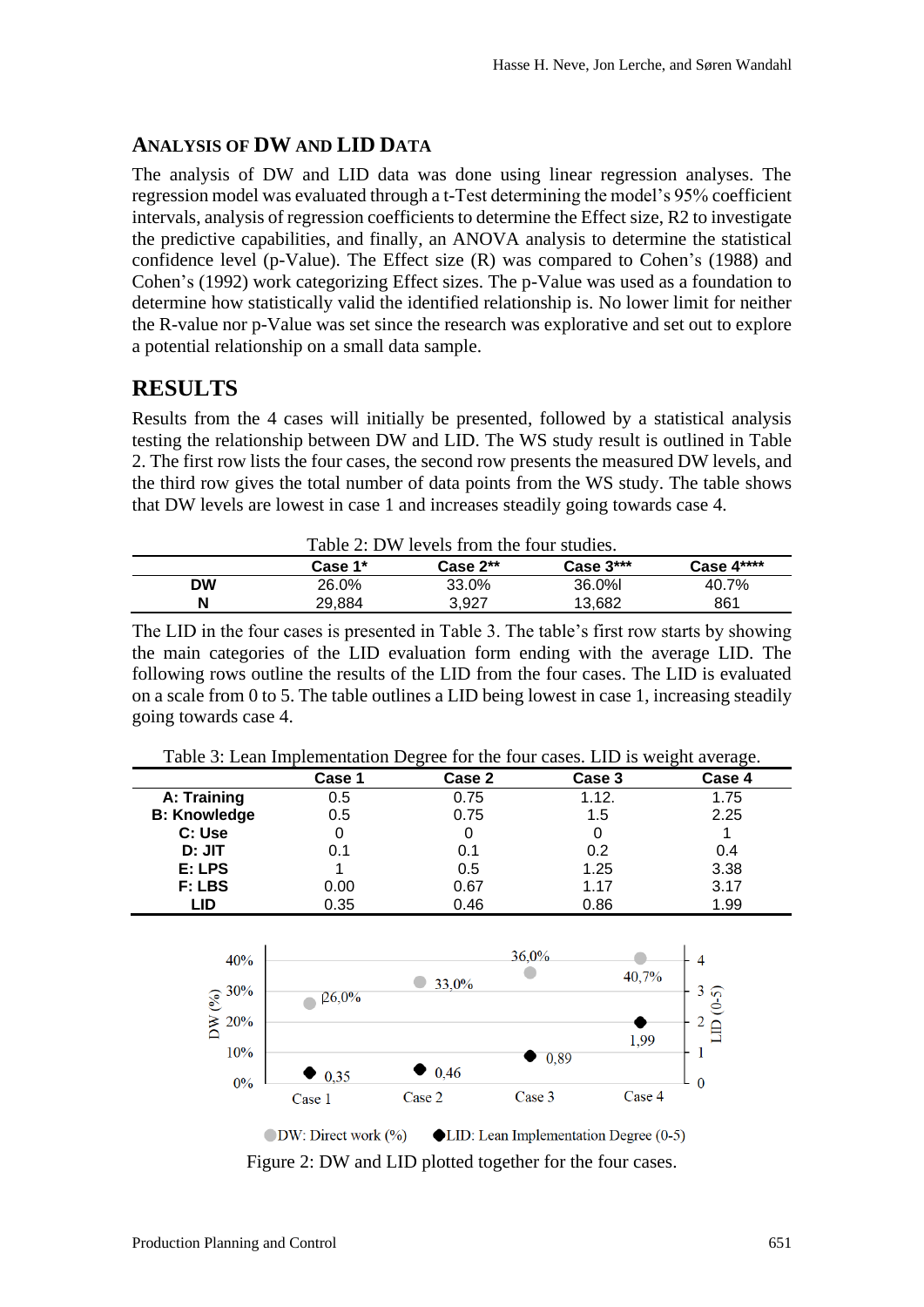Figure 2 plots the DW levels and LID from the four cases together using two different yaxes, with the left being in % reflecting the DW level and the right going from 0-5 reflecting the LID score. The plot reveals an apparent linear relationship.

To test the apparent relationship shown in figure 1, linear regression analysis is used. LID acts as the independent (predictor) variable and DW as the dependent (response) variable in the analysis.

Table 4 present the result of the linear regression with the final model, the number of data points (N), t-Test outlining the 95% confidence intervals for the predictor coefficient (a) and constant coefficient (b), Effect Size (correlation coefficient (R)) predictive capabilities (R2) and the ANOVA analyses giving the statistical significance level.

| Table 4: Result of linear regression analysis.                               |                |                                    |   |      |       |         |
|------------------------------------------------------------------------------|----------------|------------------------------------|---|------|-------|---------|
| Model                                                                        | N              | a                                  | h |      | $R^2$ | ANOVA   |
| $Y = ax + b$                                                                 |                |                                    |   |      |       | p-value |
| y=7.21x+27.27                                                                | $\overline{4}$ | $(-4.84; 19.26)$ $(13.68; 40, 87)$ |   | .876 | .768  | .124    |
| $y = ax + b$ means that, $x = L/D$ , b=constant and $y =$ predicted DW level |                |                                    |   |      |       |         |

The linear regression analysis is also plotted in Figure 3 with DW and LID data from the four cases to validate the regression model visually. Figure 2 confirms both the linear tendency and the results of the linear regression analysis in Table 4.



Figure 3: Direct work and lean implementation degree data from the four cases together with the regression model.

With the above result, the RQ: "*What impact does the use of lean construction have on construction labour efficiency*" can now be answered.

Firstly, the regression analysis reveals an effect size (R) of .876, which far exceeds Cohen's (1988) and (1992) lower limit at, 5 defining a large effect size. The predictive capabilities (R2) match well with the coefficient's confidence intervals looking at Figure 2. This shows that the Lean Implementation Degree has a significant effect on CLE.

Secondly, looking at the statistical significance level at  $87.6\%$  (p=.124), this means that in 1 out of 8.1 cases, the changes in DW are not explained by LID. This is lower than the 95%  $(p=.05)$  statistical confidence level, which is typically regarded as the lower limit where the risk of a false result is 1 out of 20. This means that the result is relevant and shows a clear trend, but it includes some uncertainty. The low p level is often seen when few cases constitute the sample size and were from the beginning seen as a limitation in this research.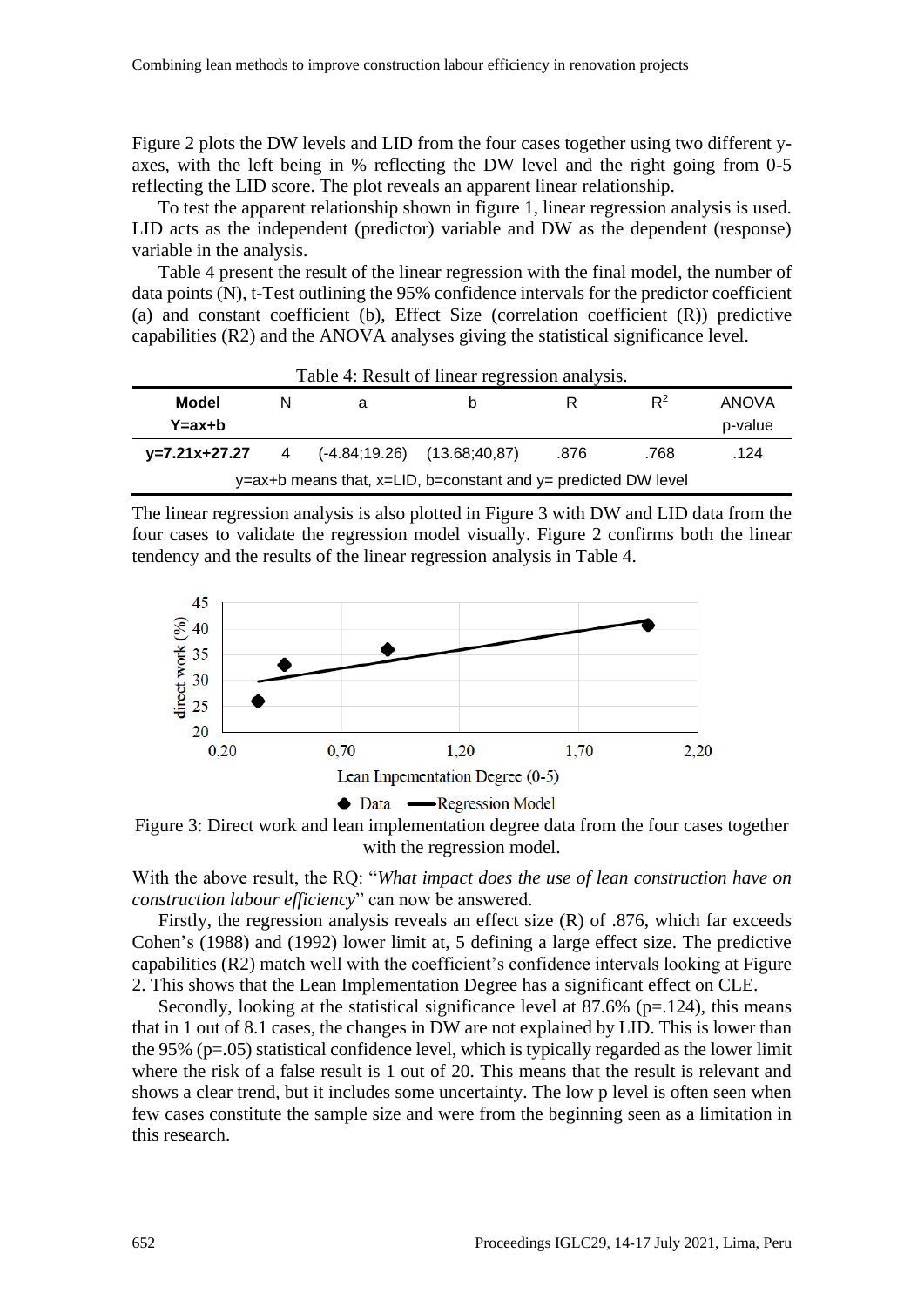#### **DISCUSSION AND LIMITATIONS**

The model's range is defined by the data and shows a span between LID=.35 and LID=1.99, predicting DW at respectively 29.8% ( $\pm$ 17.8%) and 41.6% ( $\pm$ 37.6%), which fits well with the data on 26% and 40.7%. Looking beyond the model's range using LID=0 and LID=5, the model predicts DW, respectively, at  $27.3\%$  ( $\pm$ 13.6) and 63.3%  $(\pm 73.8)$ . The predicted DW values at LID=0 are realistic, as the model is based on LID as low as 0.35. The predicted DW on 63.3% at LID=5 contains a considerable uncertainty which is natural knowing that  $LID=5$  is far from the highest data point on  $LID=1.99$  used to make the model. Despite the uncertainty, it is quite interesting to see that previous analysis of the same WS data (Neve et al. 2020b; Neve et al. 2020c) unveiled that the refurbishment systems have the capacity to perform in this range. Neve et al. (2020c) further did a literature review of previous DW values from the literature, also confirming that a DW level at 63.3% is realistic. However, a LID=5 is likely not needed to manage a 'lean project,' as not all tools in the lean toolbox are required to optimize the project.

Neve et al. (2020c) go further and argues that having specific and ambitious DW targets to reach is an important part of creating motivation to change and, hereby, increase DW levels through lean implementation. Neve et al. (2020c) further explain that a key to increasing DW is bringing down variability in the project production system. That variability negatively influences performance in construction projects is also shown in Tommelein et al. (1999) and Lindhard (2014). Lean construction tools as the last planner system (Ballard 2000) is known to decrease variability. Thus seeing that higher LID degrees correlate with higher DW levels seems natural.

Having change targets and the methods to achieve them is an important step towards change and improvements. Understanding how a project system behaves is another key element in changing it, and both the work of Tommelein et al. (1999) and Lindhard (2014) is a testimony to that. Neve et al. (2020b) investigate system behaviors in renovation projects focusing on how time is used and identifies five specific system behaviors. Specifically, the system behavior, which shows no connection between the type of work and DW level, is highly relevant when setting DW targets to motivate lean implementation. Understanding this system behavior in renovation projects enables one to set overall targets for projects and, hereby, motivate the implementation of, e.g., lean tools listed in the LID evaluation form in figure 1.

As the above shows, the model is limited by a small sample. All data further stems from renovation projects thus might not be applicable to other construction production systems. Further, other management initiatives and evaluation forms have proven their ability to predict project-based production performance (Ballard 2000; Caldas et al. 2015; Nasir et al. 2016) and increase DW levels (CII 2010; Gouett et al. 2011; Hwang et al. 2018). Thus there's a risk that the LID scheme applied needs alterations or additions to cover the management initiatives that can increase DW fully. Therefore, further research is needed to expand knowledge on topics outlined in this section.

Investing in lean implementation or/and research in related areas such as an automated collection of WS data requires companies and national entities to see the potential as, e.g., economic. The work of Neve et al. (2020a) reveals that the economic potential of increasing DW with just 1% in North America is 5.4 billion dollars annually. Looking towards other work focusing on DW, only a 1% increase seems very conservative (Gouett et al. 2011; Hwang et al. 2018; Neve et al. 2020c). The continuing challenge of using the WS method is the current manual process of collecting data. Work by Teizer et al. (2020) is a step towards automated WS, and the potential of further research in this area is clear.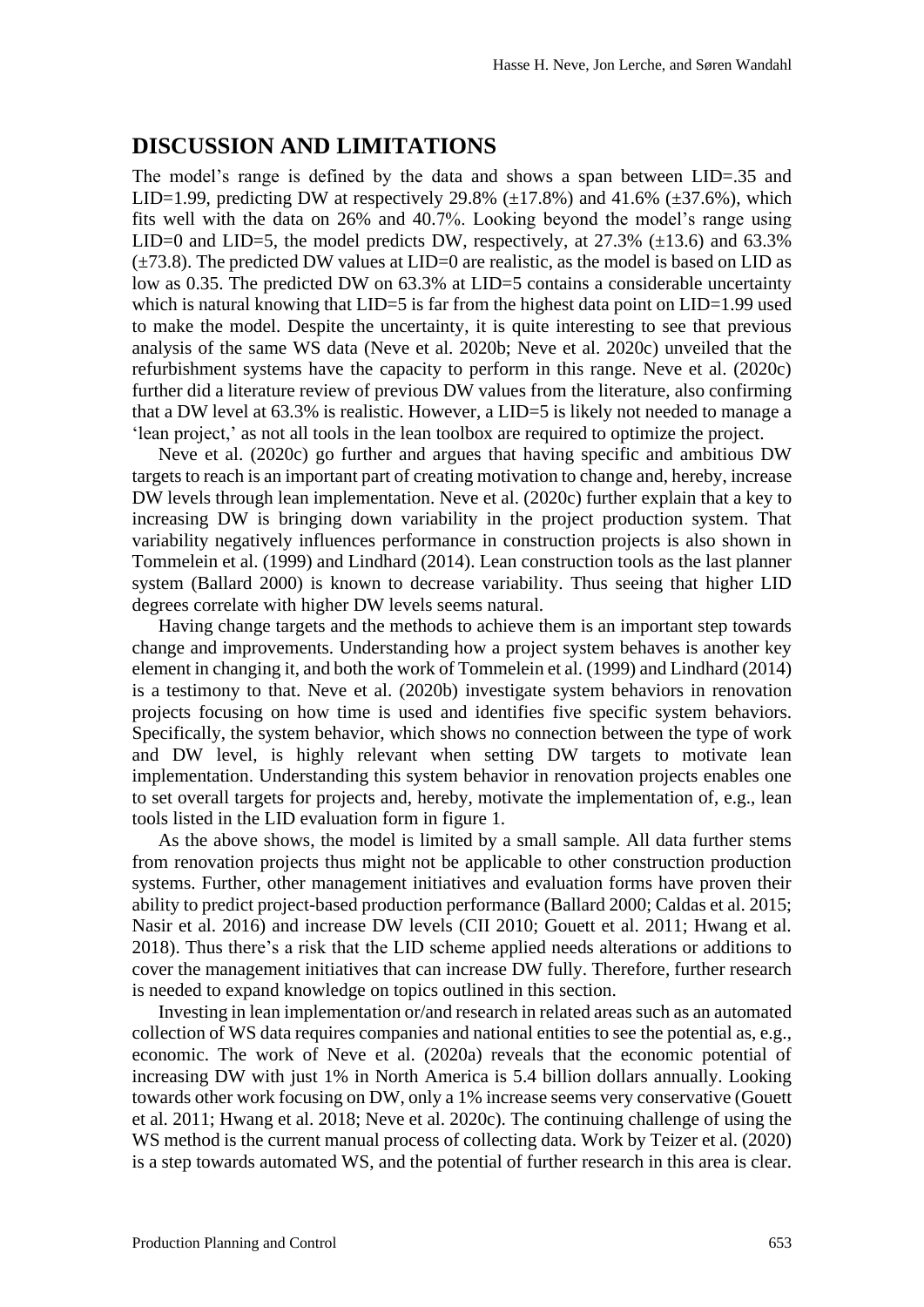Implementing lean tools or other process optimization tools is by the authors seen as an essential initial step towards changing the construction industry. The authors do, though, believe that a more holistic and integrated approach is needed to solve the industry's problems. A well-proven holistic approach is integrated project delivery (IPD) (Fischer et al. 2017). IPD can be described as consisting of five elements (Neve et al. 2017) that consider the fundamental elements of a project with contract, culture, organization, Lean Construction, and building information modeling and recognizes that all elements are interdependent. This means that one cannot just solely focus on making the perfect contract and expect a successful project without also considering the remaining elements. IPD has proven itself to support innovation (Neve et al. 2017) and delivers projects on time and budget (Cheng et al. 2016), thus well-paved road forward.

### **CONCLUSION**

Stagnation and decline in CLP have been documented in the USA, Canada, and EU. The development seen in CLP has considerable negative implications for the construction industry because labor cost constitutes up to 60% of the overall construction costs. Thus, knowledge is needed on how to change the current development in CLP.

It was found that the use of lean construction methods can increase CLE and, hereby, CLP in renovation projects. A strong positive correlation between the degree to which lean construction methods were implemented and CLE levels was documented by analyzing four renovation projects.

The results have implications for both academia and industry professionals. Academia now has initial results on which future research can be built. Industry professionals now have a better understanding and hereby argument for why lean construction methods must be implemented in future renovation projects.

The research was limited by a small sample size of four renovation projects. Thus, further research is needed to confirm further the effects in renovation projects but also other type of construction projects.

#### **REFERENCES**

- Alarcón, L. F., Diethelm, S., Rojo, O., and Calderon, R. (2005). "Assessing the Impacts of Implementing Lean Construction." *Proc. 13rd Ann. Conf. Int. Group for Lean Sydney, Australia.*
- AlSehaimi, A., Tzortzopoulos, P., and Koskela, L. (2009). "Last Planner System: Experiences From Pilot Implementation in the Middle East." *Proc. 17th Ann. Conf. Int. Group for Lean Constr., Taipai, Taiwan.*
- Ballard, G. (2000). "The Last Planner System of Production Control." PhD Dissertation, School of Civil Engineering, University of Birmingham.
- Buchan, R., Fleming, F. E., and Grant, F. E. K. (2006). Estimating for builders and quantity surveyors. MA, USA: Elsevier Butterworth-Heinemann.
- Bølviken, T., Rooke, J., & Koskela, L. "The Wastes in Construction A TFV Based Taxonomy." *Proc. 22nd Ann. Conf. Int. Group for Lean Constr., Oslo, Norway.*
- Caldas, C. H., Kim, J.-Y., Haas, C. T., Goodrum, P. M., and Zhang, D. (2015). "Method to Assess the Level of Implementation of Productivity Practices on Industrial Projects." J. Constr. Eng. Manage. 141 (1).
- Cheng, R., Johnson, A. J., Allison, M., Monson, C., Staub-French, S., and Dossick, C. S. (2016). "MOTIVATION AND MEANS: How and Why IPD and Lean Lead to Success." IPDA: Integrated project Delivery Alliance & LCI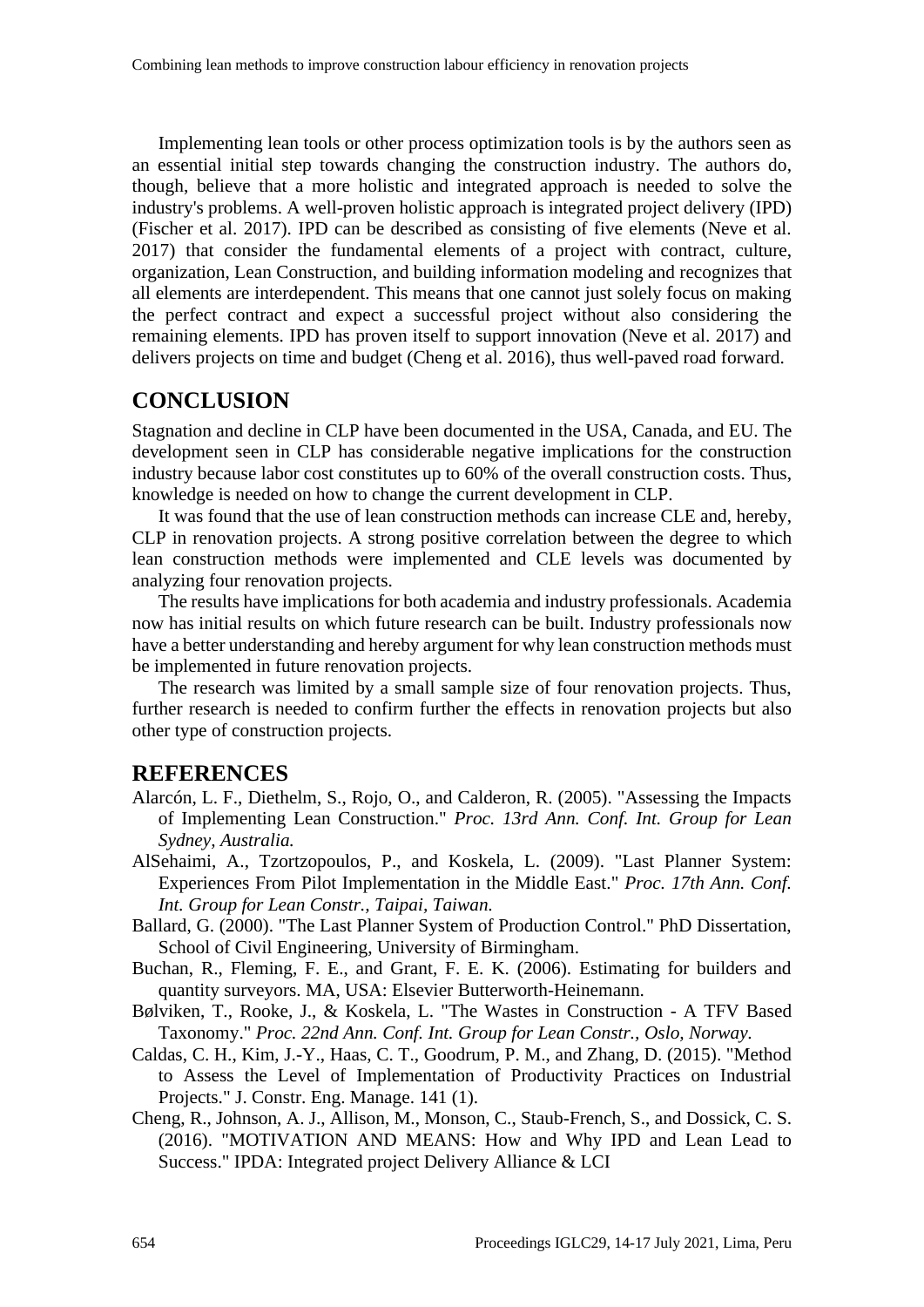CII (2010). "Guide to activty analysis." Construction Industry Institute (CII)

- Cohen, J. (1988). Statistical power analysis for the behavioral sciences. US: Lawrence Erlbaum Associates, Publishers.
- Cohen, J. (1992). "A power primer." Psychological bulletin. 112 (1): 155-159.
- Evinger, J., Mouflard, C., and Seppänen, O. (2013). "Productivity Effects of Starting as Early as Possible in Hospital Construction." *Proc. 21st Ann. Conf. Int. Group for Lean Constr., Fortaleza, Brazil.*
- Farmer, M. (2016). "The Farmer Review of The Uk Construction Labour Model." Construction Leadership Council.
- Fischer, M., Khanzode, A., Reed, D., and Ashcraft, H. W. (2017). Integrating project delivery. USA: John Wiley & Sons.
- Gong, J., Borcherding, J. D., and Caldas, C. H. (2011). "Effectiveness of craft time utilization in construction projects." J. Constr. Manage. Econ. 29 (7): 737-751.
- Gouett, M. C., Haas, C. T., Goodrum, P. M., and Caldas, C. H. (2011). "Activity Analysis for Direct-Work Rate Improvement in Construction." J. Constr. Eng. Manage. 137 (12): 1117-1124.
- Heinonen, A., and Seppänen, O. "Takt Time Planning: Lessons for Construction Industry from a Cruise Ship Cabin Refurbishment Case Study." *Proc. 24th Ann. Conf. Int. Group for Lean Constr., Boston, USA.*
- Hwang, B.-G., Krishnankutty, P., Zhu, L., Caldas, C. H., Shounak, A., and Mulva, S. (2018). "Improving Labour Productivity in Process Construction Maintenance and Shutdown/Turnaround Projects." Int. J. of Constr. Manage.: 1-15.
- Kazaz, A., Manisali, E., & Ulubeyli, S. (2008). "Effect of basic motivational factors on construction workforce productivity" J. of Civ. Eng. & Mgmt. 14 (2): 95-106.
- Kemmer, S. (2018). "Development of a Method for Construction Management in Refurbishment Projects." Diss., The University of Huddersfield, Huddersfield, UK.
- Kenley, R., and Seppänen, O. (2010). Location-Based Management for Construction Planning, schedueling and control. UK: Spoon Press.
- Koskela, L. (1992). "Application of the new production theory to construction."
- Koskela, L. (2000). "An exploration towards a production theory and its application to construction." PhD, VTT Technical Research Centre of Finland.
- Lerche, J., Neve, H., Pedersen, K. B., Wandahl, S., and Gross, A. (2019b). "Why Would Location-Based Scheduling Be Applicable for Offshore Oil and Gas Construction?" *Proc. 27th Ann. Conf. Int. Group for Lean Constr., Dublin, Ireland.*
- Lerche, J., Neve, H., Wandah, S., and Gross, A. (2020b). "Continuous Improvements at Operator Level." Journal of Engineering , Project and Production Management. 10 (1): 64-70.
- Lerche, J., Neve, H. H., Ballard, G., Teizer, J., Wandahl, S., and Gross, A. (2020a). "Application of Last Planner System to Modular Offshore Wind Construction." Journal of Construction Engineering and Management. 146 (11)
- Lerche, J., Seppänen, O., Pedersen, K. B., Neve, H., Wandahl, S., and Gross, A. (2019a). "Why Would Location-Based Scheduling Be Applicable for Offshore Wind Turbine Construction?" *Proc. 27th Ann. Conf. Int. Group for Lean Constr., Dublin, Ireland.*
- Lindhard, S. (2014). "Understanding the Effect of Variation in a Production System." J. Constr. Eng. Manage. 140 (11): 04014051.
- Lindhard, S., and Wandahl, S. (2014). "Scheduling of large, complex, and constrained construction projects – an exploration of LPS application." International Journal of Project Organisation and Management. 6 (3): 237-253.